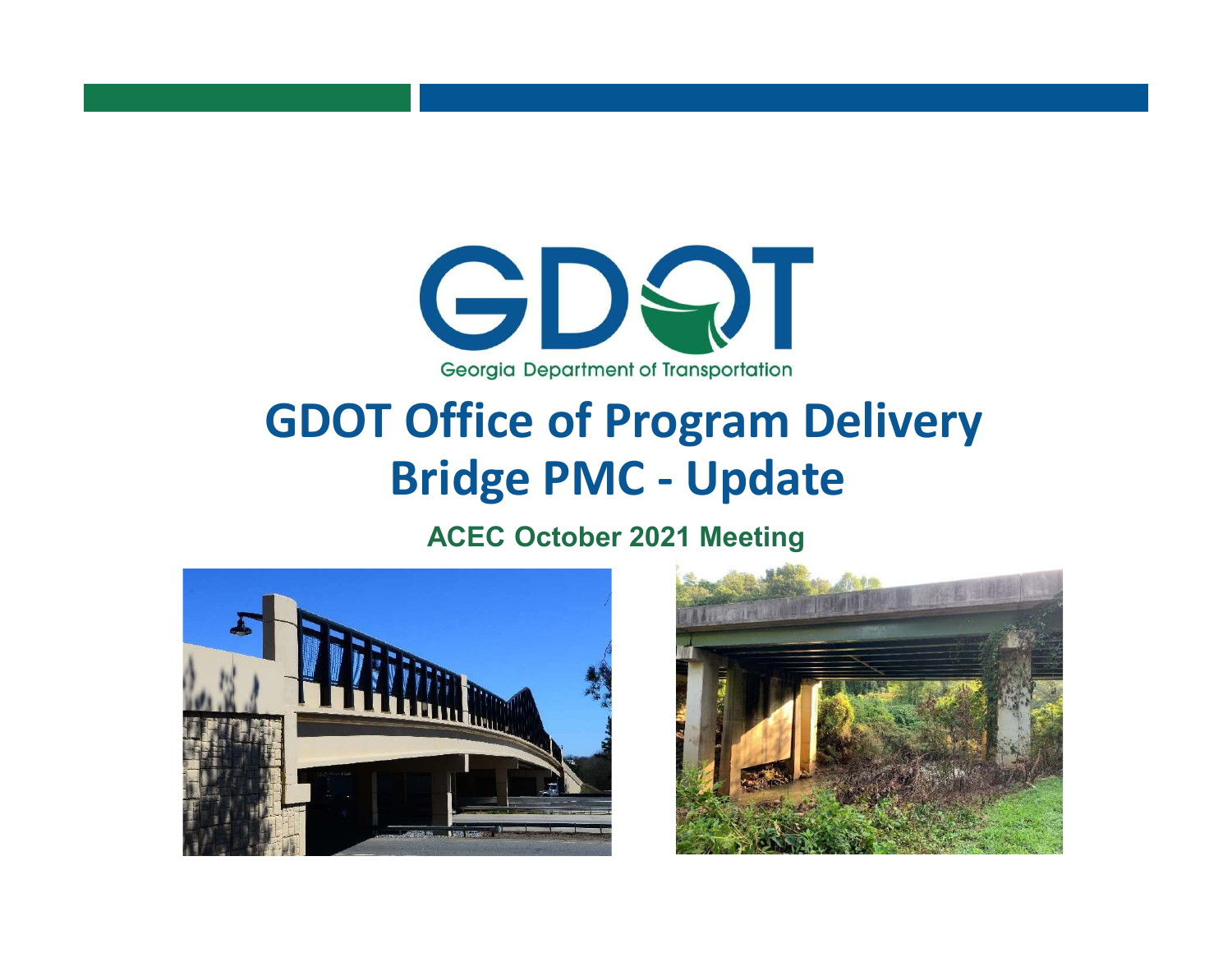## Today's Presentation

- **Bridge Program Overview**
- Updates to the Consultant Needs List
	- a) Updates to this year's Batch 2
	- b) Future years
- **Efficiencies of the Bridge** PMC
	- Limited Scope Concept Reports
	- Task Orders through ROW and PCE (CE)
- **Project Execution Plan** 
	- Template to be reviewed at ACEC's November Transportation Summit!

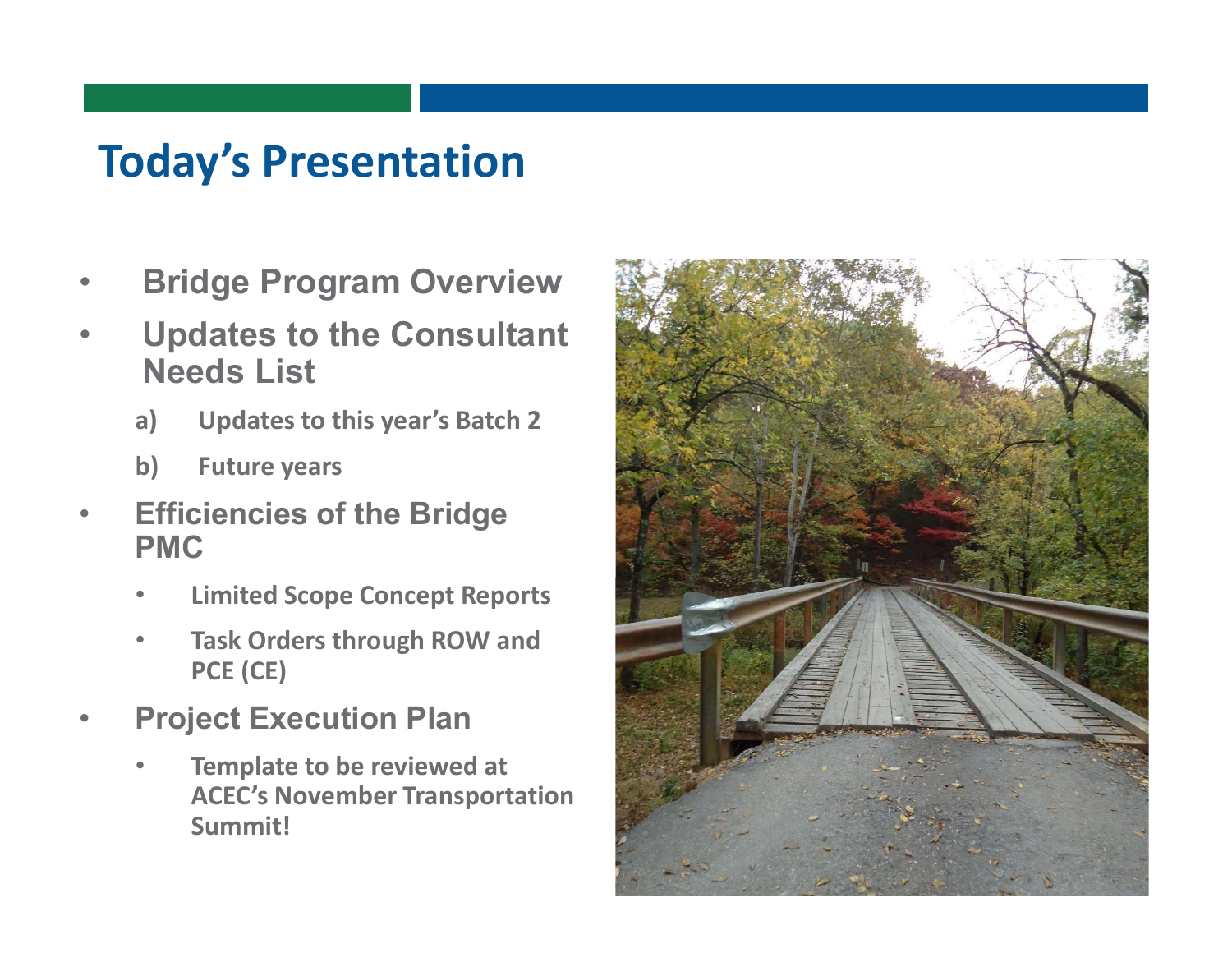### What is the Bridge Program Management Contract?

- Have let ~200 projects to date!
- **Extension of GDOT's Office of Program Delivery** 
	- 5<sup>th</sup> year of the PMC

### • Bridge sub-programs under contract/PMC

- Bridge replacements (On-system/Off-system)
- LOCBR Off system
- Low impact bridges (typically kept in house)
	- o State funded and federally funded

### By the numbers

- Approaching 200 let projects
- Launching 100+ consultant projects a year
- Lettings balanced with additions
- ~90%+ work is consulted out
- Creates 1000 active task orders
- 800+ Projects in Bridge PMC, ~4b

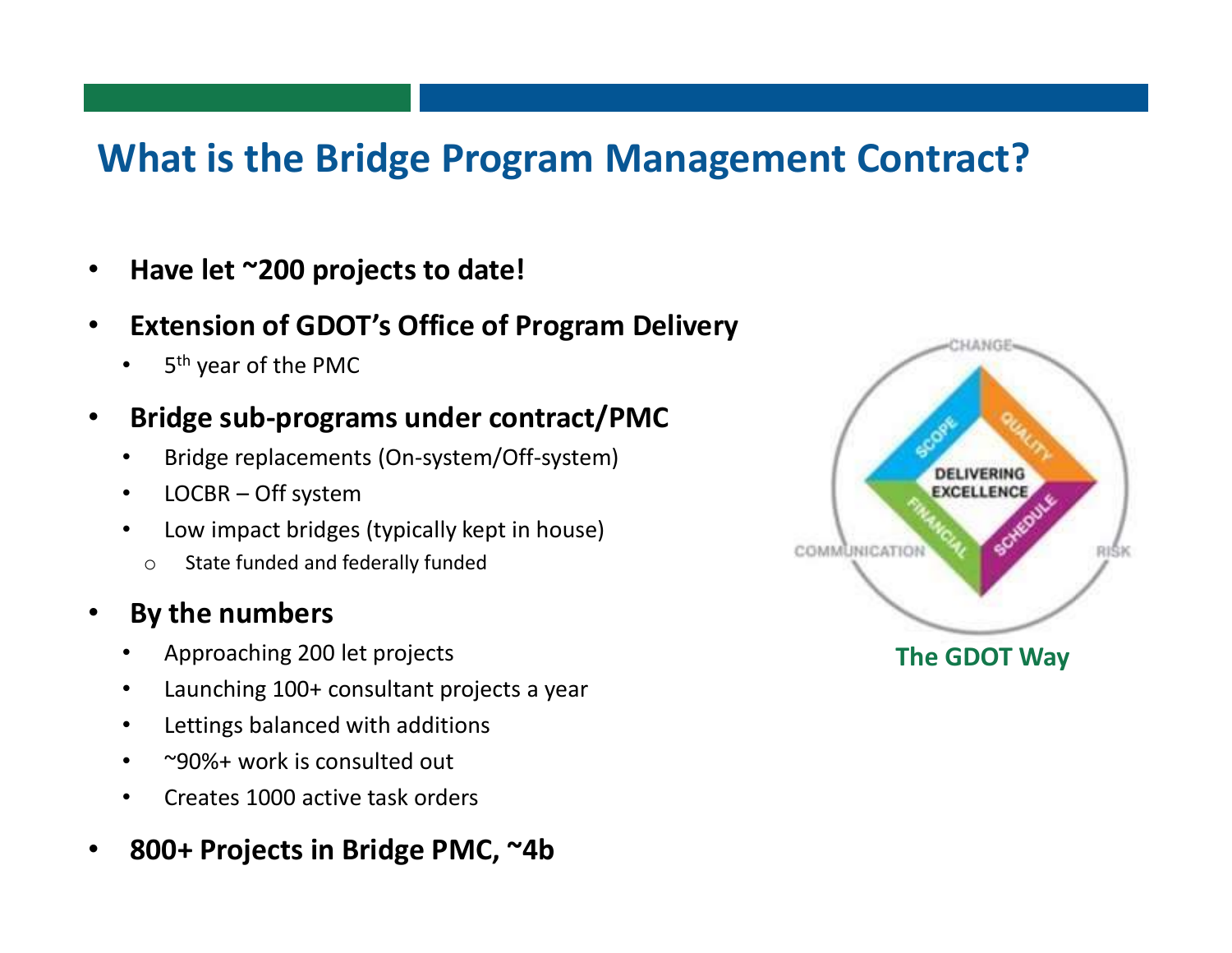### Who is on the Bridge Project Manager Team?

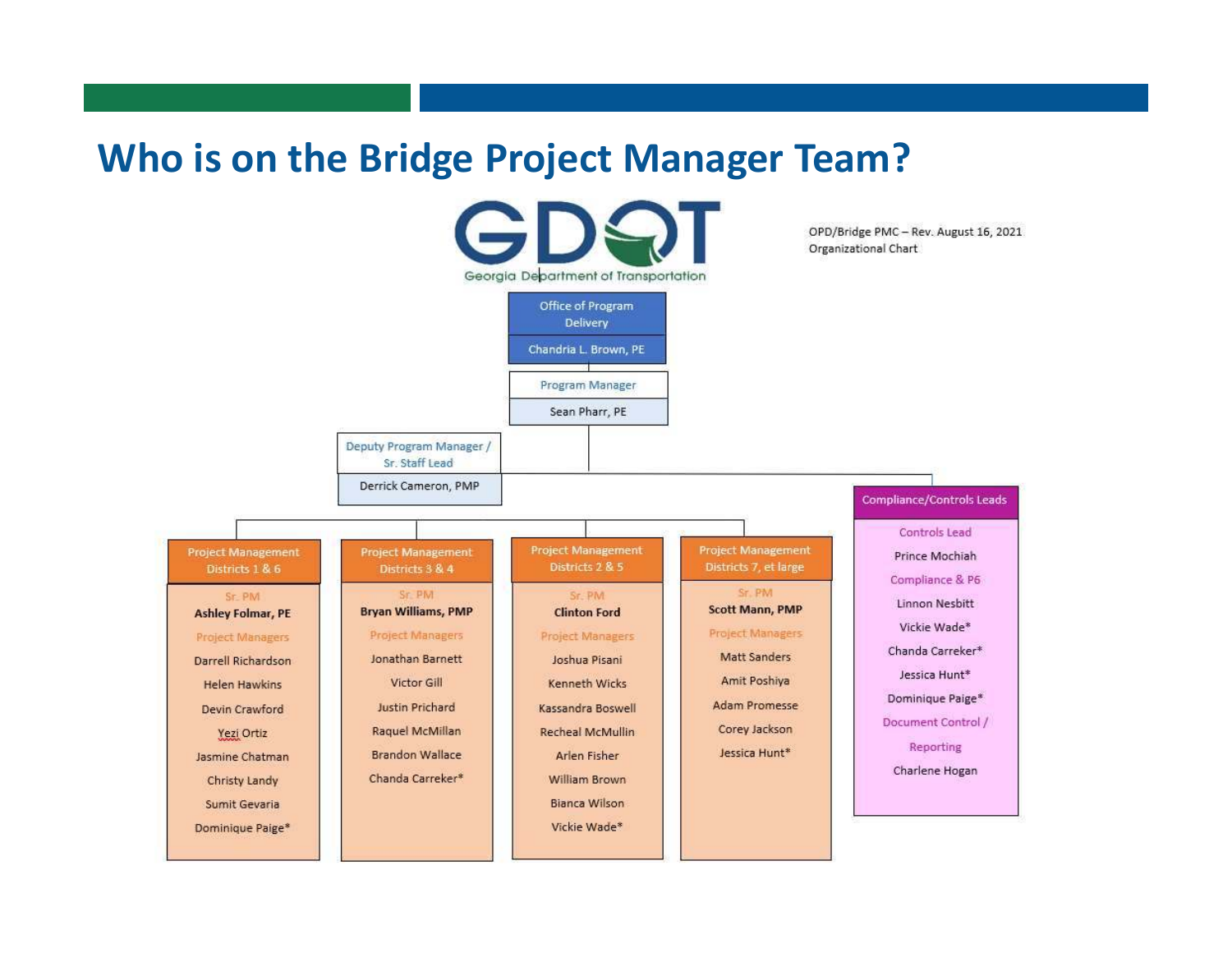## GDOT Bridge PMC Consultant Needs

- **Expect Two batches for consultant advertisement are planned** with the Bridge Office and OPD:
	- **Bridge Batch 1 Springtime, typically State Routes** and/or Interstate
	- Bridge Batch 2 Fall, typically "LOCBR" Local Bridge Replacement Projects
- **Efficiencies** (Batching and bundling) With Bridge IDs for each batch populated for three years, watch for updates and batching and bundling assignments as the projects go PTIP.



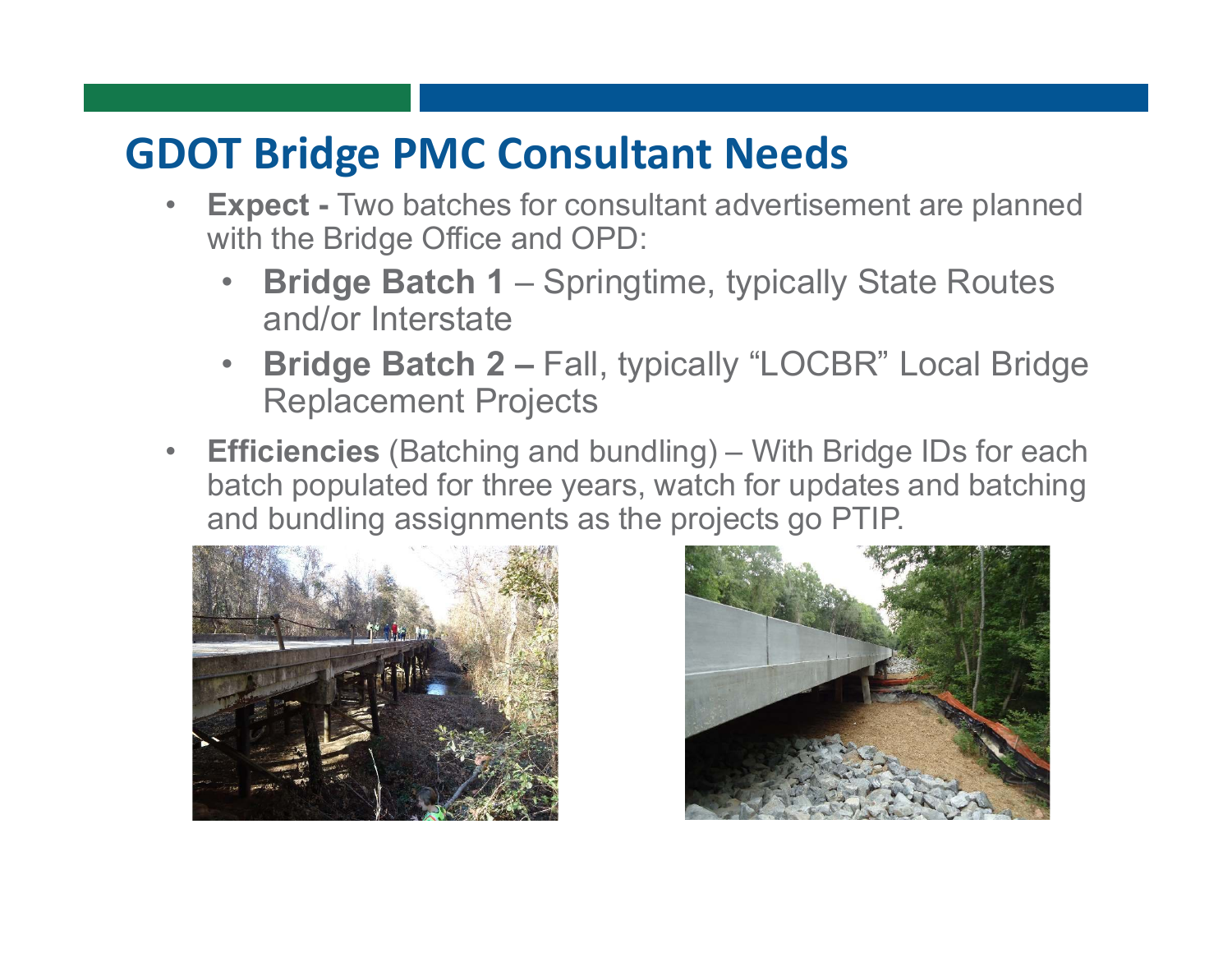## Consultant Acquisition Needs List

• Bridge Batch 2, 2021 – October/November 2021

http://www.dot.ga.gov/PartnerSmart/Business/Documents/ConsultantResources/ConsultantAcquisitionNeeds.pdf

| <b>Continued II</b> | <b>Deidge ID</b><br><b>Incelaur</b><br><b>WIPH</b> | 2021 Pridge Pulph 02                                                                 | Prinary Work Type         | <b>Concly</b>    | <b>GDOT</b><br><b>District</b> | Phase"    | 2021 Pridge Pulak<br>$12 -$ |                      |
|---------------------|----------------------------------------------------|--------------------------------------------------------------------------------------|---------------------------|------------------|--------------------------------|-----------|-----------------------------|----------------------|
| $\blacksquare$      | 1111241                                            | RIVERDALEROAD JI HORFOLK SOUTH RAILROAD, S.Z MI HE OF TOCCOA                         | <b>Deidge Replacement</b> | Slephenn         | л                              | PE.       | 0.12124                     | PE is FY 2025        |
| $\blacksquare$      | 8818245                                            | OLD CHURCH ROAD JI TOCCOA CREEK, S.2 MI N OF TOCCOA <b>THE Manage Defidue  </b>      | <b>Pridge Replacement</b> | Slephenn         | ÷                              | FE        | 9412121                     | PE is PY 2025        |
| СP.                 | 1111251                                            | TOWER ROAD JI EASTANONLLEE CREEK, 1.8 MINE OF AVALON <b>The Massac Defined</b>       | <b>Deidge Replacement</b> | Slephenn         | H.                             | ÞЕ.       | 0.12121                     | PE is 19 2025        |
|                     |                                                    |                                                                                      |                           |                  |                                |           |                             |                      |
| $\mathbf{r}$        | 1111242                                            | (HUD TATUM ROAD JISAUTEE CREEK, SMIS OF DATESVILLE <b>the Massac Design)</b>         | <b>Deidge Replacement</b> | Habeenbam        | и                              | PE.       | 0.12121                     | PE is PY 2025        |
| $\mathbf{r}$        | 1111245                                            | [GARRISON DRIVE JI HUD CREEK, 7.4 HISW OF PALOWIN <b>III. Because Definition</b>     | <b>Pridge Replacement</b> | <b>Habeenbam</b> | $\blacksquare$                 | PE.       | 0.12124                     | PEG-792825           |
| - 13                | 1111255                                            | <b>POTERS ROAD JI TOUNGCANE CREEK, 6.1 MIW OF DLAIRSVILLE.</b>                       | <b>Pridar Replacement</b> | <b>UMION</b>     | 4                              | PE.       | <b>Out 2124</b>             | PE is 79,2825        |
|                     |                                                    |                                                                                      |                           |                  |                                |           |                             |                      |
| л.                  | 1111235                                            | HALLS BRIDGE ROAD JI MULEPEN CREEK, 1.8 MI NY OF NORRISTOWN                          | <b>Peidge Replacement</b> | <b>EMANUEL</b>   | п.                             | PE.       | 0.12124                     | PE 16 PY 2025        |
| -91                 | 1118236                                            | <b> HALLSDRIDGEROAD JIWEST FORK YAM GRANDY CR. SMIN' OF SWAINSDORO</b>               | <b>Deidge Replacement</b> | <b>CHANUEL</b>   | Ŧ                              | PE.       | 9512124                     | PE 16 PM 2023        |
| <b>T</b>            | 1111245                                            | DOVE-DRAKE ROAD JI MILL SHOAL CREEK, 18 MI M OF COMER                                | <b>Pridar Replacement</b> | <b>MADISON</b>   | τ                              | FE        | 9412124                     | PE is 77 2021        |
|                     |                                                    |                                                                                      |                           |                  |                                |           |                             |                      |
| л.                  | 1111251                                            | HAPPY VALLEY ROAD JI DROWNS CREEK, SMIN OF NEWHAN                                    | <b>Deidge Replacement</b> | <b>COMETA</b>    | $\mathbf{A}$                   | <b>DE</b> | 0.12824                     | PE 16 PM 2025        |
| -41                 | 1111244                                            | <b>RIDGEWAY ROAD JI CEDAR CREEK, ? HIW OF FRAHKLIN.</b>                              | <b>Pridge Replacement</b> | HEARD            | т                              | PE.       | 0.12121                     | PE 12 PY 2023        |
| <b>The Second</b>   |                                                    | <b>BENEZSA   PACKING HOUSE RD JI CSX RAILROAD, 2 MIS OF TALBOTTON</b>                | Pridge Replacement        | <b>TALPOT</b>    | s.                             | PE.       | 0.12124                     | <b>PE is 74 2025</b> |
|                     |                                                    |                                                                                      |                           |                  |                                |           |                             |                      |
| -11                 | 1111225                                            | COFFEE ROAD JILITTLE CREEK, APP \$ HIW OF HORVEH THE BUSINE BUILDED                  | <b>Pridge Replacement</b> | <b>DROOKS</b>    | 4                              | PE.       | 0.12824                     | <b>PE is 79 2025</b> |
| -51                 | 1111224                                            | LAWSON POND ROAD JI LITTLE RIVER TRID, APP 9 MINE ON MORVEN <b>No. Moore ID-28.</b>  | <b>Pridge Replacement</b> | <b>DROOKS</b>    | т                              | Ŧ         | 0.12124                     | PE is 79,2825        |
| $\mathbf{S}$        | 8848252                                            | <b>FRASSEL LI COMMELL DRAMCH, APP 1.5 MI E OF HOWELL</b>                             | <b>Deidae Replacement</b> | <b>ECHOLS</b>    | 4.                             | PE.       | 0.12124                     | PE 16 PM 2825        |
| $\mathbf{S}$        | 1141255                                            | FASSEEJ ALAPAHA RIVER OVERFLOW, APP 2.5 MI E OF HOWELL                               | <b>Deilge Replacement</b> | <b>ECHOLS</b>    | Ŧ                              | ÞE.       | $9 - 12121$                 | PE 16 PM 2825        |
|                     |                                                    |                                                                                      |                           |                  |                                |           |                             |                      |
| л.,                 | 1111221                                            | HOULTRIE LENOX RD JI LITTLE RIVER, SMI E OF NORMAN PARK                              | <b>Pridge Replacement</b> | <b>COLOUITT</b>  | 4                              | PE.       | 0.12824                     | PE IS PY 2025        |
| $\mathbf{r}$        | 8848225                                            | ROUNDTREE DR RD JILITTLE RIVER TRID, APP S MINE OF ELLENTON <b>II. Manner Be</b> sid | <b>Pridge Replacement</b> | <b>COLOMITT</b>  | 4                              | PE        | 0.12121                     | PE 16 PY 2025        |
| к.                  | 1115251                                            | ROUNDTREE OR RD JI LITTLE RIVER TRIO, APP 3 MI NE OF ELLENTON <b>the Market Deck</b> | <b>Peidae Replacement</b> | COLOMITT         | 4                              | PE        | 0.12824                     | PE 16 PM 2825        |
| л.                  | 1111244                                            | PIHE PARK ROAD &  DRUMDLEY CREEK, APP 9.9 MILES EAST OF JCT SR 99                    | <b>Deidge Replacement</b> | <b>GRADY</b>     | 4                              | PE.       | 0.12124                     | PE 16 PY 2025        |
| $\mathbf{r}$        | 1118252                                            | JUDGE LAY ROAD JI DRAHTLEY CREEK, 1.7 MIW OF SASSER.                                 | <b>Pridge Replacement</b> | TERRELL          | 4.                             | PE.       | 9412124                     | PE is 74,2025        |
|                     |                                                    |                                                                                      |                           |                  |                                |           |                             |                      |
| 1911                | 1111225                                            | DORRELL DLVD JI DORRELLS CREEK, CITY LIMIT OF ST MARY He Henne Defined               | <b>Peidge Replacement</b> | <b>CAMDEN</b>    | -51                            | PE.       | 0.12824                     | PE is 79 2025        |
| $\mathbf{r}$        | 1111226                                            | CR BEJILITTLE DUFFALO CREEK, 14 MIN OF FOLKSTON.                                     | <b>Deidge Replacement</b> | <b>CHARLTON</b>  | τ                              | PE.       | 9512124                     | PE 12 PM 2020        |
| $\mathcal{F}$       | 1111227                                            | <b>CR BOJI SATILLA RIVER TRID., 18 MI M OF FOLKSTOM</b>                              | <b>Pridge Replacement</b> | <b>CHARLTON</b>  | s.                             | PE.       | 0.12824                     | PE is TY 2025        |
| 59.                 | 1111254                                            | <b>STILLWELL ROAD JI EDENEZER CREEK, SPRINGFIELD CITY LIMITS:</b>                    | Pridge Replacement        | <b>EFFINGHAM</b> | ×.                             | <b>DE</b> | 0.12121                     | PE is 19 2025        |
|                     |                                                    |                                                                                      |                           |                  |                                |           |                             |                      |
| л.                  | 1111245                                            | <b>DRUMMOND ROAD JILAKE CREEK TRID, SMINE OF CEDARTOWN</b>                           | <b>Pridge Replacement</b> | <b>POLK</b>      | F.                             | PЕ        | 0.12824                     | PE 1679 2025         |
| л.                  | 1111247                                            | <b>HORTH COLLEGE ST JI CEDAR CREEK TRID, IN HORTH CEDARTOWN</b>                      | <b>Pridge Replacement</b> | <b>POLK</b>      | Ŧ                              | PE        | 0.12121                     | PE 16 PY 2025        |
| T.                  | 1111254                                            | <b> EASTARMUCHEERD.IEASTARMUCHEECREEK,4.5MISOUTH OPVILLANOW</b>                      | <b>Pridar Replacement</b> | WALKER           | Ŧ.                             | PE        | 0.12121                     | PE is PY 2825        |
|                     |                                                    |                                                                                      |                           |                  |                                |           |                             |                      |
| ч.                  | 8848237                                            | <b>INOWELL MILL ROAD JIPEACHTREE CREEK, IMMATLAMTA</b>                               | <b>Deidge Replacement</b> | <b>FULTON</b>    | $\mathbf{r}$                   | PE.       | 0.12121                     | PE 16 PM 2025        |
| -11                 | 1111231                                            | <b>CLARITY ROAD JILITTLE RIVER, I MI MY OF ALPHARETTA</b>                            | <b>Deilge Replacement</b> | <b>PULTON</b>    | $\mathbf{r}$                   | PE.       | 9512121                     | PE 12 PY 2023        |
| л.                  | 1118235                                            | ATLANTA NEWHAN RD. JI CEDAR CREEK, 3 MIW OF PALMETTO                                 | <b>Pridge Replacement</b> | <b>PULTON</b>    | т.                             | PE.       | 9.12121                     | PE is 19,2025        |
| л.                  | 1111241                                            | <b>SERMINGHAM ROAD JELITTLE RIVER, FULTON CHEROKEE COLINE</b>                        | <b>Pridar Replacement</b> | <b>FULTON</b>    | т.                             | PE        | 0.12121                     | PE 16 PY 2025        |
|                     |                                                    |                                                                                      |                           |                  |                                |           |                             |                      |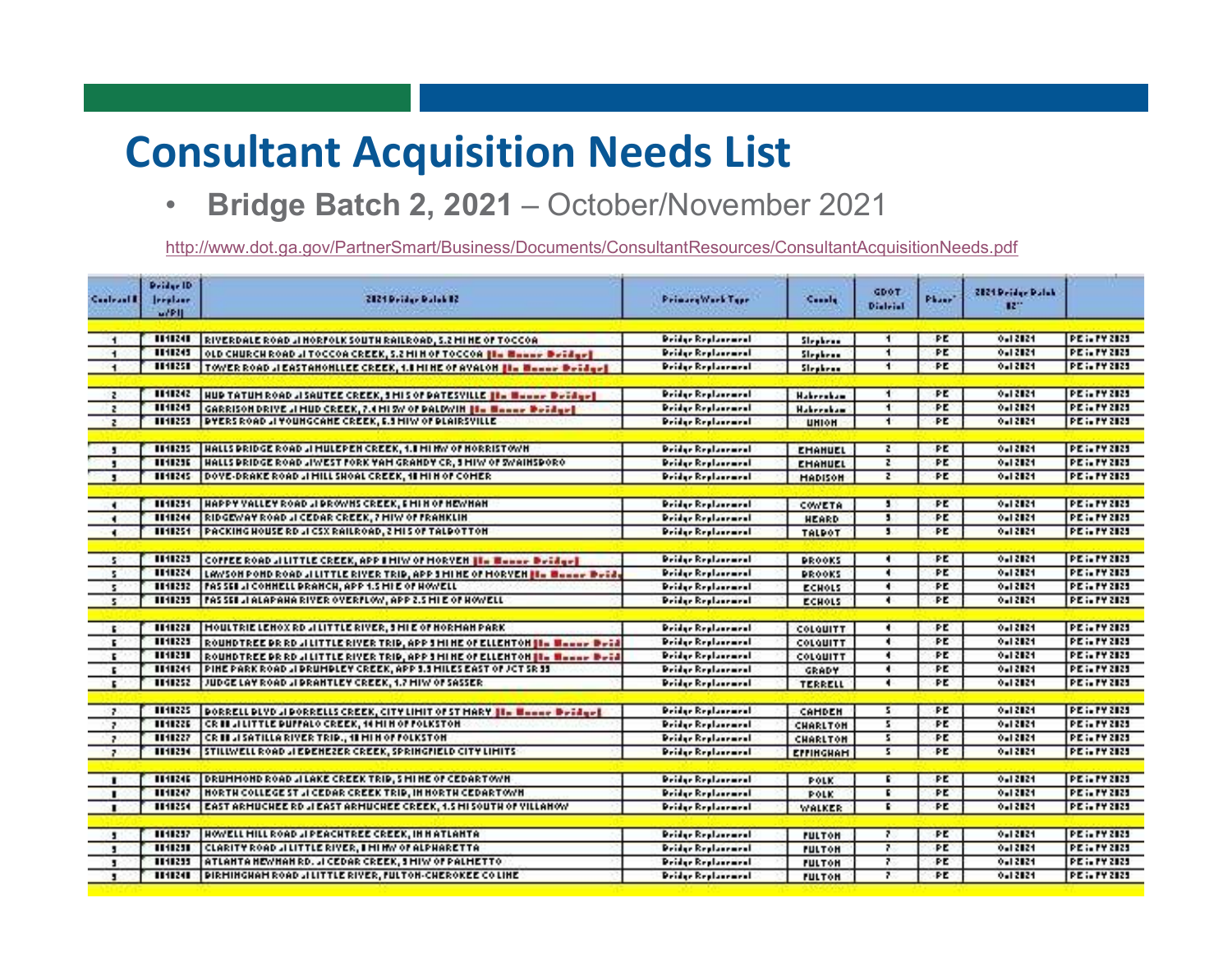# Consultant Acquisition Needs List

• Bridge Batch 2, 2021 – October/November 2021

http://www.dot.ga.gov/PartnerSmart/Business/Documents/ConsultantResources/ConsultantAcquisitionNeeds.pdf



#### Deputy Project Manager

Firms pursuing work will be required to designate how they will use a Deputy Project Manager role, as any bundle with three or more projects will have a KTL (Key Team Lead) requirement for this position.



#### Efficiencies in **Bundling**

Goal of the PMC is to continually work with the Bridge Office to review the needs list and create bundles that translate to efficiencies throughout GDOT. Joint meetings, FPRs, if appropriate – lettings.



### PTIP/Bundle Update **Schedule**

As projects move from the PTIP phase to advertisement and award, the next round of projects are being batched and bundled. In-house bridge selections are made and list updated with PI #s and bundle assignments



### Best Practices

Review available PTIP presentations.

How is your team positioned to efficiently deliver a bundle?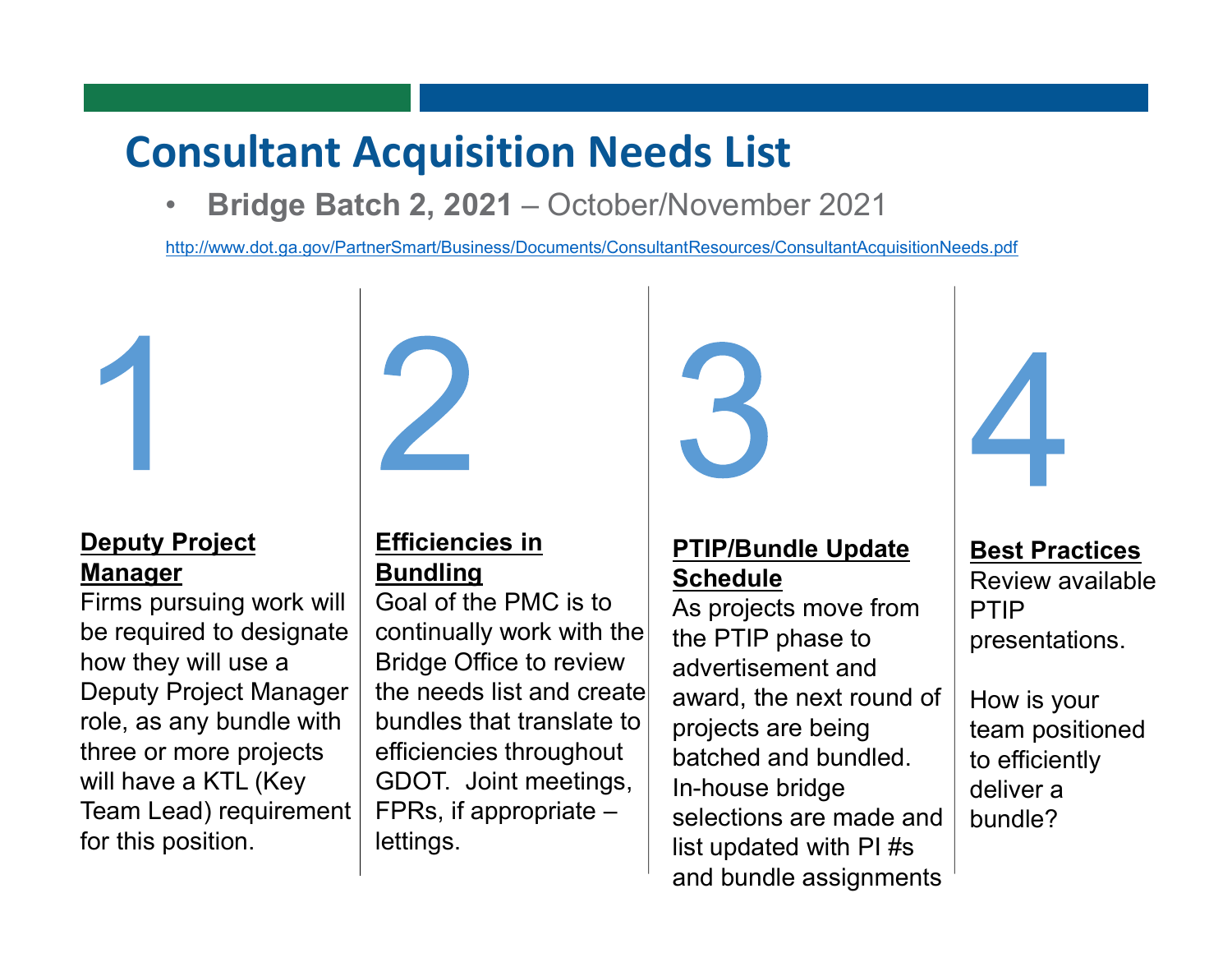# PTIP/Advertisement Timeline

### Non-Batch Projects

If priority and not on list – Bridges may be added to conventional advertisements

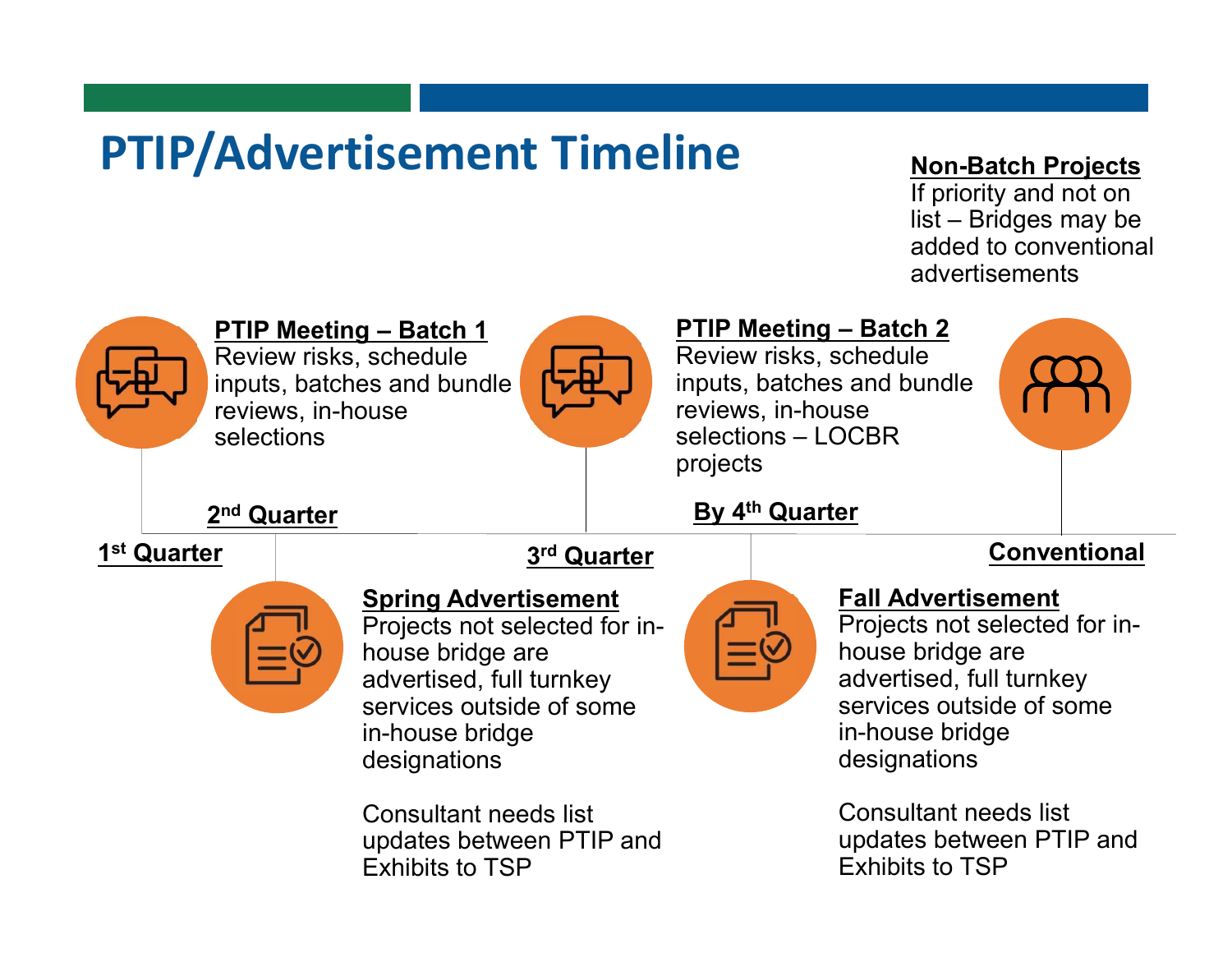# Bridge PMC – Delivering the Program

### 08 - Quality

- 1) Leave time in your workplan for quality reviews
- 2) Quality deliverables lead to delivering excellence

#### 07 - Practical Design

1) Replacement typically = in kind to current standards



### 06 - PCRFs

- 1) New schedule impacts need timely PCRFs
- 2) Can mitigation strategies hold FYs?

#### 05 - Risk Management

- 1) Understand what's in your schedule
- 2) Track, assess, and mitigate risks